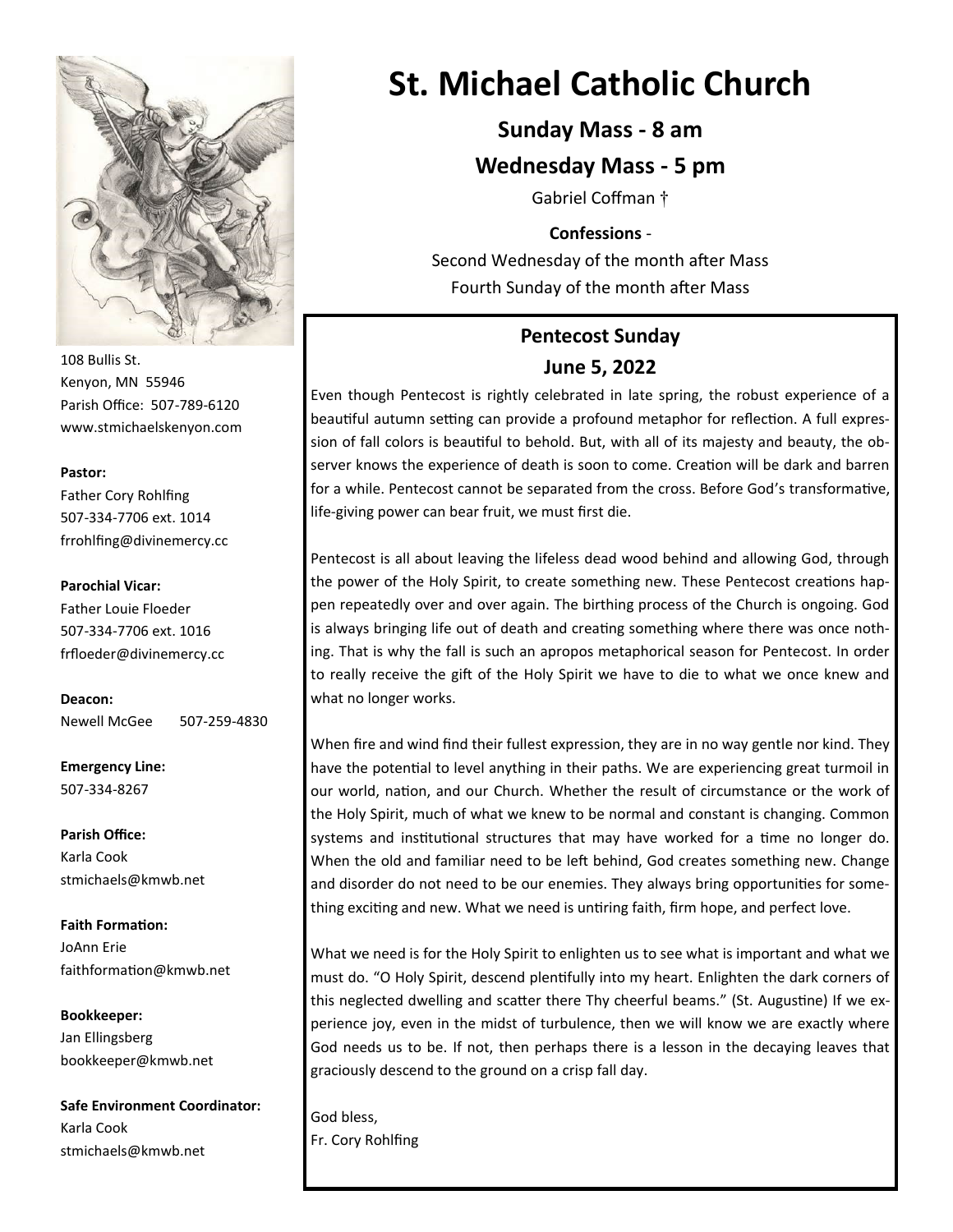Welcome to all those visiting us today. We invite everyone to continue to celebrate Mass with us at St. Michael's. Please let the parish office know if we can be of assistance to you.

| <b>CONTRIBUTIONS</b> |        |  |  |  |
|----------------------|--------|--|--|--|
| May 29, 2022         |        |  |  |  |
| S.                   | 996.00 |  |  |  |
| S.                   | 82.00  |  |  |  |
|                      |        |  |  |  |

**Saints of the week** June 5 - St. Boniface June 6 - St. Norbert June 9 - St. Ephrem of Syria June 11 - St. Barnabas

#### **Divine Mercy Mass schedule:**

Sunday - 8 am, 10 am, 12 pm (Spanish), 5 PM Monday - 5:30 pm Tuesday - 8:30 am Wednesday - 8:30 am Thursday - 8:30 am Friday - 8:30 am Saturday - 8:30 am, 4 pm

|                               | <b>LITURGICAL SCHEDULE</b>                         | <b>IMPORTANT UPCOMING DATES</b>                               |
|-------------------------------|----------------------------------------------------|---------------------------------------------------------------|
| June 12<br>Reader:<br>Ushers: | <b>Bruce Chmelik</b><br>Tim Donkers & Mary Donkers | June 8 - Confessions 5:30 pm<br>June 26 - Confessions 9:00 am |
| Servers:<br>June 19           | Mark Mund & Serenity Overholt                      | July 13 - Confessions 5:30 pm                                 |
| Reader:<br>Ushers:            | Mike Chase<br>Tom Coffman & Greg Dapper            | July 24 - Confessions 9:00 am                                 |
| Servers:                      | Izzy Chmelik & Allina Mendoza                      | August 10 - Confessions 5:30 pm                               |
| June money counters:          | Bruce Chmelik & Pam Hegseth                        | August 28 - Confessions 9:00 am                               |

We pray for all our parishioners, families and friends who are in need of physical or spiritual healing, especially, Anne Haynes, Bryce Young, Don Graunke, Marian Spindler, Reymundo Ramirez, and Thomas Eilen.

We pray for those in the Armed forces, especially Sergio Jr & Angela Rodriguez, Zury Hoaglund, and Zane Hoaglund.

St. Michael the Archangel, defend us in battle, be our protection against the wickedness and snares of the devil. May God rebuke him we humbly pray; and do thou, O Prince of the Heavenly host, by the power of God, cast into hell Satan and all the evil spirits who prowl about the world seeking the ruin of souls. Amen.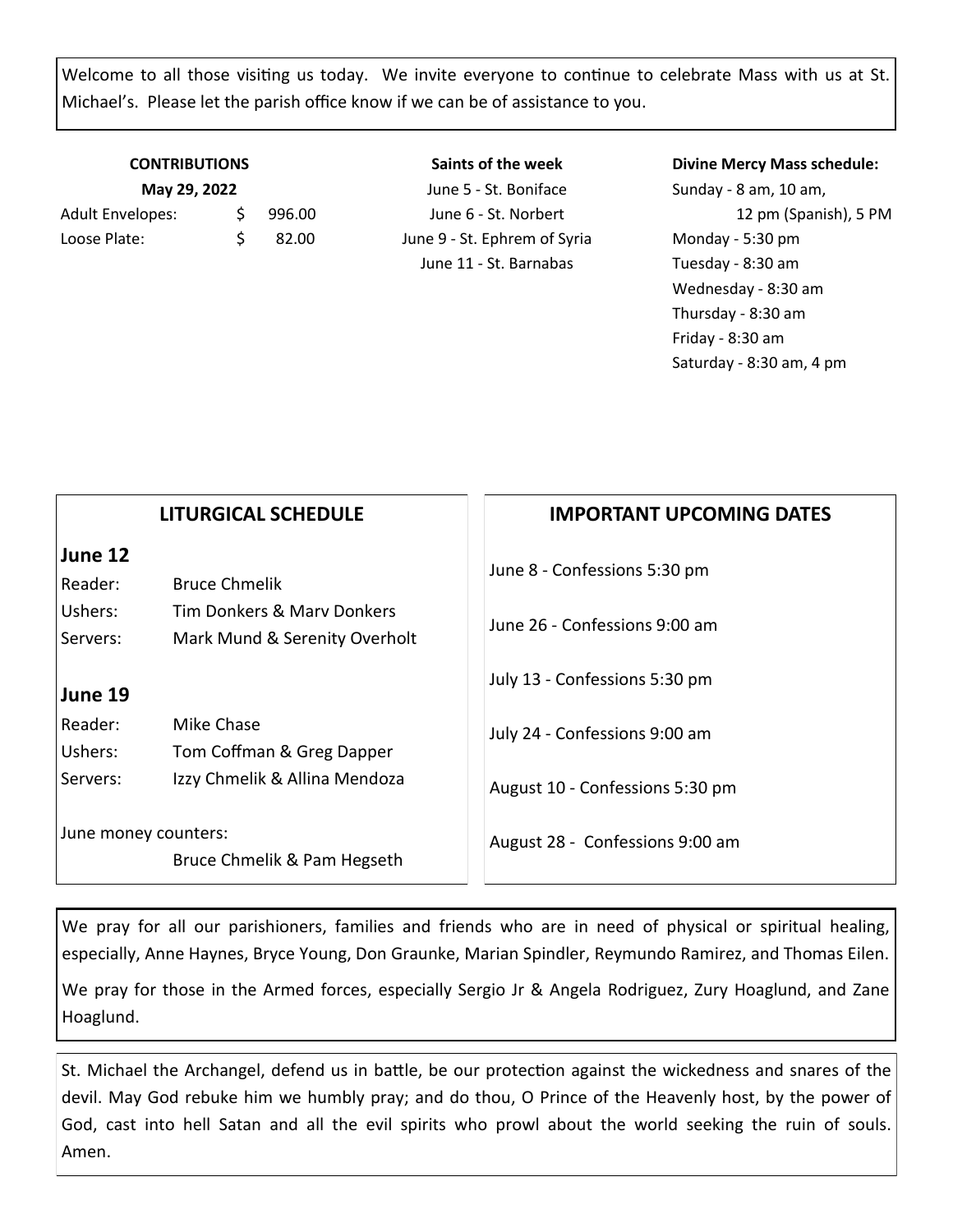## **Parking Lot Campaign**

Current amount in fund: \$59,000.

We continue to raise funds for replacement of the parking lot. We have signed a contract for the project to be completed during 2022. Thank you to all for your support of St. Michael's!

Can you help lead the Rosary on Sunday mornings before Mass? Looking for people to lead beginning about 7:40 am on a substitute basis. Please contact the parish office if you can help with this ministry. Thank you.

| Eternal rest come unto her                  | <b>Community Events/News</b>                                                                                                                                                                                                        |
|---------------------------------------------|-------------------------------------------------------------------------------------------------------------------------------------------------------------------------------------------------------------------------------------|
| <b>Maxine</b><br>Dohmen                     | .You are welcome anytime to spend time in adoration<br>at Divine Mercy's adoration chapel in Faribault. Our<br>chapel is located on 2nd Ave SW, directly behind Beth-<br>lehem Academy. All are welcome in this place!              |
|                                             | .Rural Life Sunday - June 26, 1:30 p.m., hosted at the<br>Jack and Debbie Lorentz Family Farm, 12670 270th St.<br>E., Cannon Falls (Host parish: St. Pius V, Cannon Falls).<br>Archbishop Hebda will celebrate Mass outdoors. Enjoy |
| and let His perpetual light shine upon her. | a box lunch and hotdogs following Mass (free will offer-<br>ing gratefully accepted), plus music, children's activities<br>and games.                                                                                               |

Message from mission priest:

I am Father Jonathan Lovertia of the Philippines. This year I am sent by my bishop, Most Rev. Emmanuel C. Trance, D.D., to do the appeal mission for my diocese. My diocese is called the Diocese of Catarman.

The Diocese of Catarman is located in the northern part of the island of Samar. If you will try to look at the map of the Philippines, the island Samar is actually located in the eastern part of the Visayas region. We are facing the Pacific Ocean. And because of this geographical location we have, we always have typhoons. This is the main reason why we consider ourselves one of the poorest dioceses in the Philippines because of this natural calamity that we always experience at least 30 times a year. I do not know if you can still remember in November 2013 we were hit by the strongest typhoon ever recorded in history in which there were more than 10,000 people killed. So far, we are still recovering from that experience. We have to wait again for seven years for the coconut crops to normalize, which is our only important source of life. Seventy-five percent of our people are farmers. We depend a lot on the products of our farm. But because of these natural calamities that we experience, everything will be destroyed. We have to start all over again. That's why we have poverty on the island. Parents could not send their children to school because they have nothing. That is why we have a very high percentage of illiteracy. Children die of hunger. That is why we also have a high percentage of malnourished children. Simple but curable disease due to malnutrition causes death at an early age. This is the painful reality that our church faces every day.

But we learn to survive, to hope, and to trust in the compassion of God in the midst of the life and death struggles of the poor. In the grace of God we have lay, religious, and clerical leaders dedicated to satisfying the spiritual and even material needs of our people. The hope of God assures us that his grace also motivates those who have a heart for the poor to lend their prayerful and financial support to our missions.